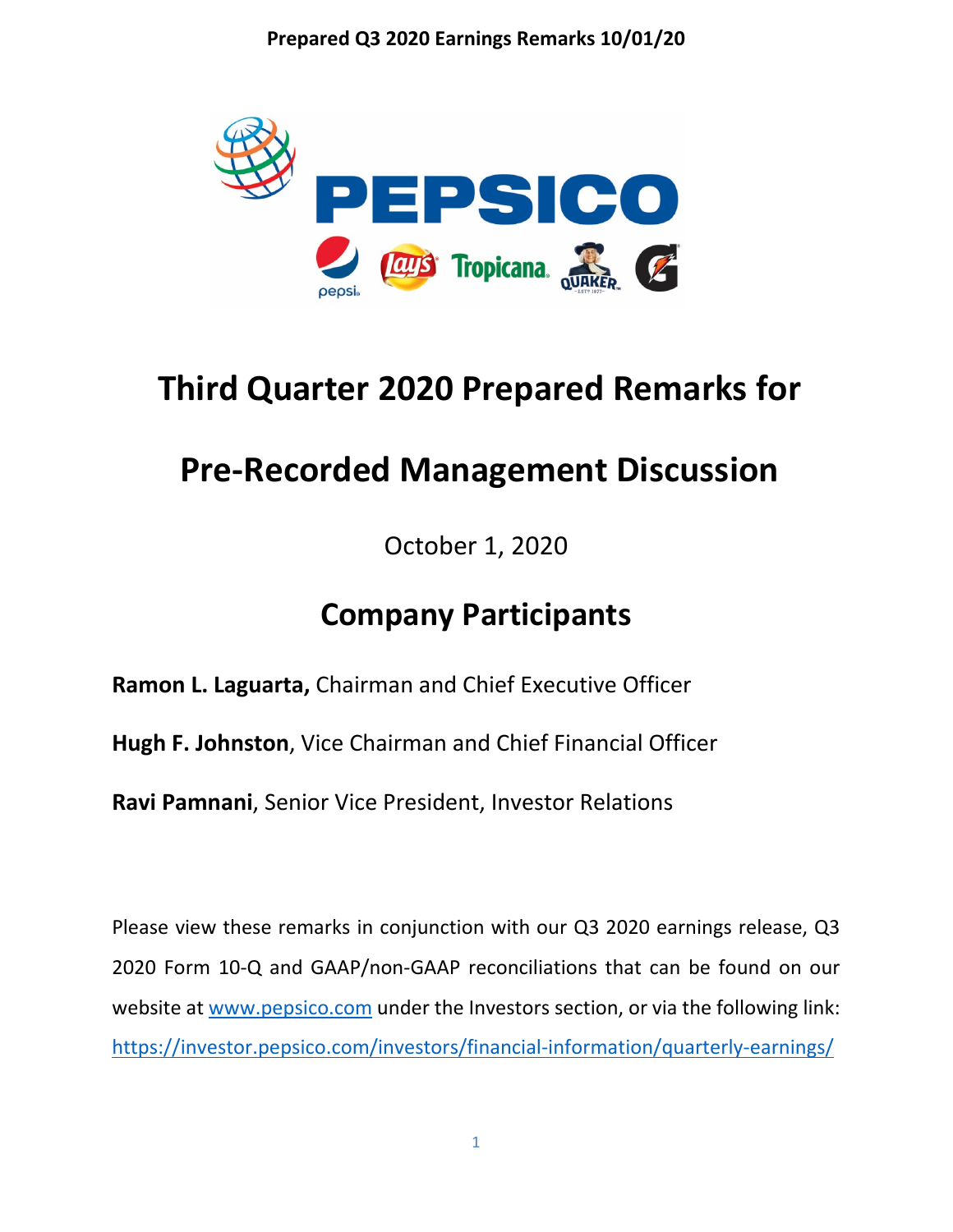### **Ravi Pamnani**

Good morning everyone and welcome to this pre-recorded management discussion of PepsiCo's third quarter earnings results. My name is Ravi Pamnani, and I am the Senior Vice President of Investor Relations at PepsiCo. Joining me today are PepsiCo's Chairman and CEO Ramon Laguarta and PepsiCo's Vice Chairman and CFO Hugh Johnston.

Before we begin, please take note of our cautionary statement. We will make forward-looking statements on today's call, including about our business plans and 2020 guidance and the potential impact of the COVID-19 pandemic on our business. Forward-looking statements inherently involve risks and uncertainties and only reflect our view as of today, October 1st, and we are under no obligation to update. When discussing our results, we refer to non-GAAP measures, which exclude certain items from reported results.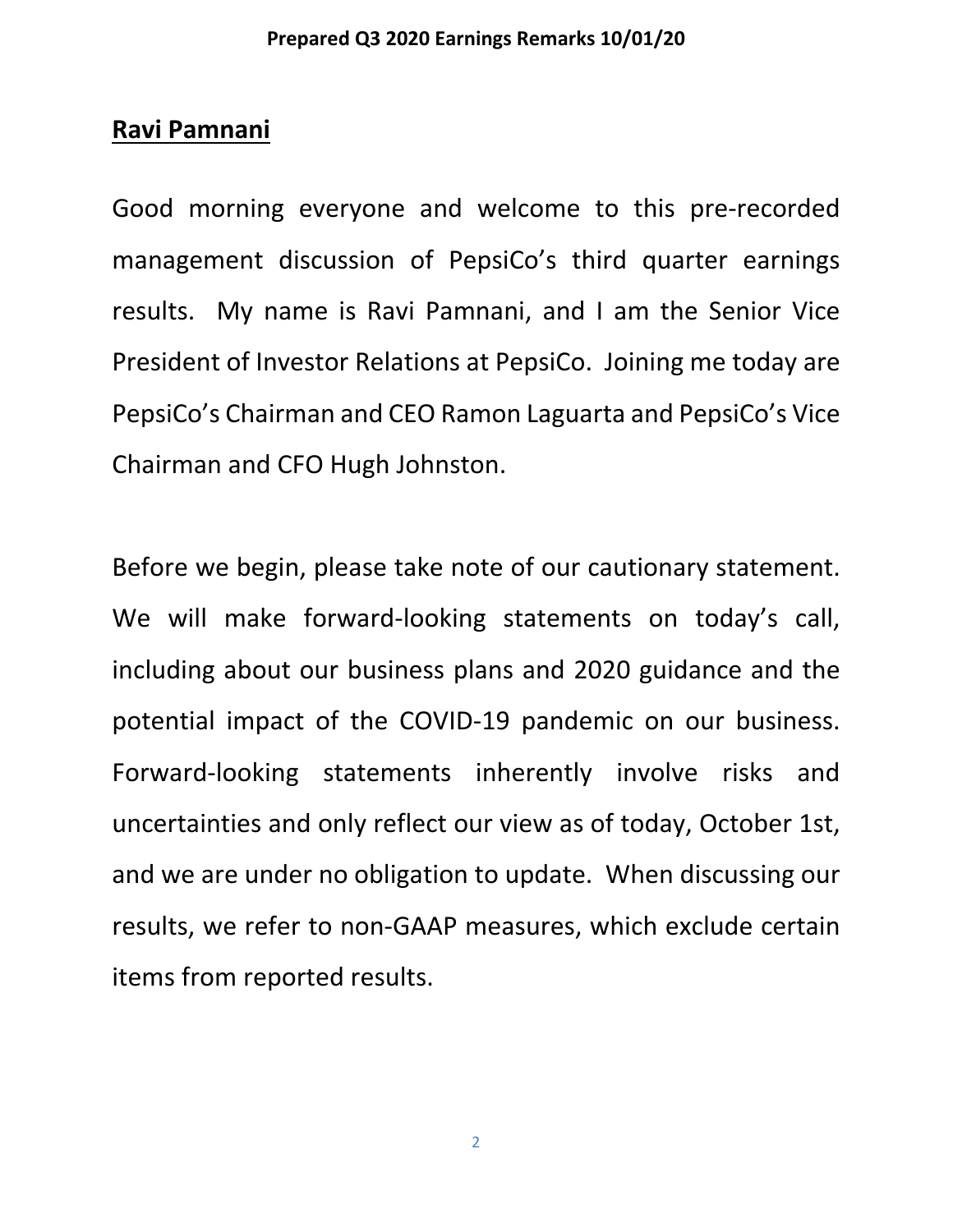Please refer to today's earnings release and 10-Q, available on [pepsico.com,](http://pepsico.com/) for definitions and reconciliations of non-GAAP measures and additional information regarding our results, including a discussion of factors that could cause actual results to materially differ from forward-looking statements.

As a reminder, our financial results in the United States and Canada, or North America, are reported on a 12-week basis while substantially all of our international operations report on a monthly calendar basis for which the months of June, July and August are reflected in our results for the 12 weeks ended September 5, 2020.

And now, it's my pleasure to introduce our Chairman and CEO, Ramon Laguarta.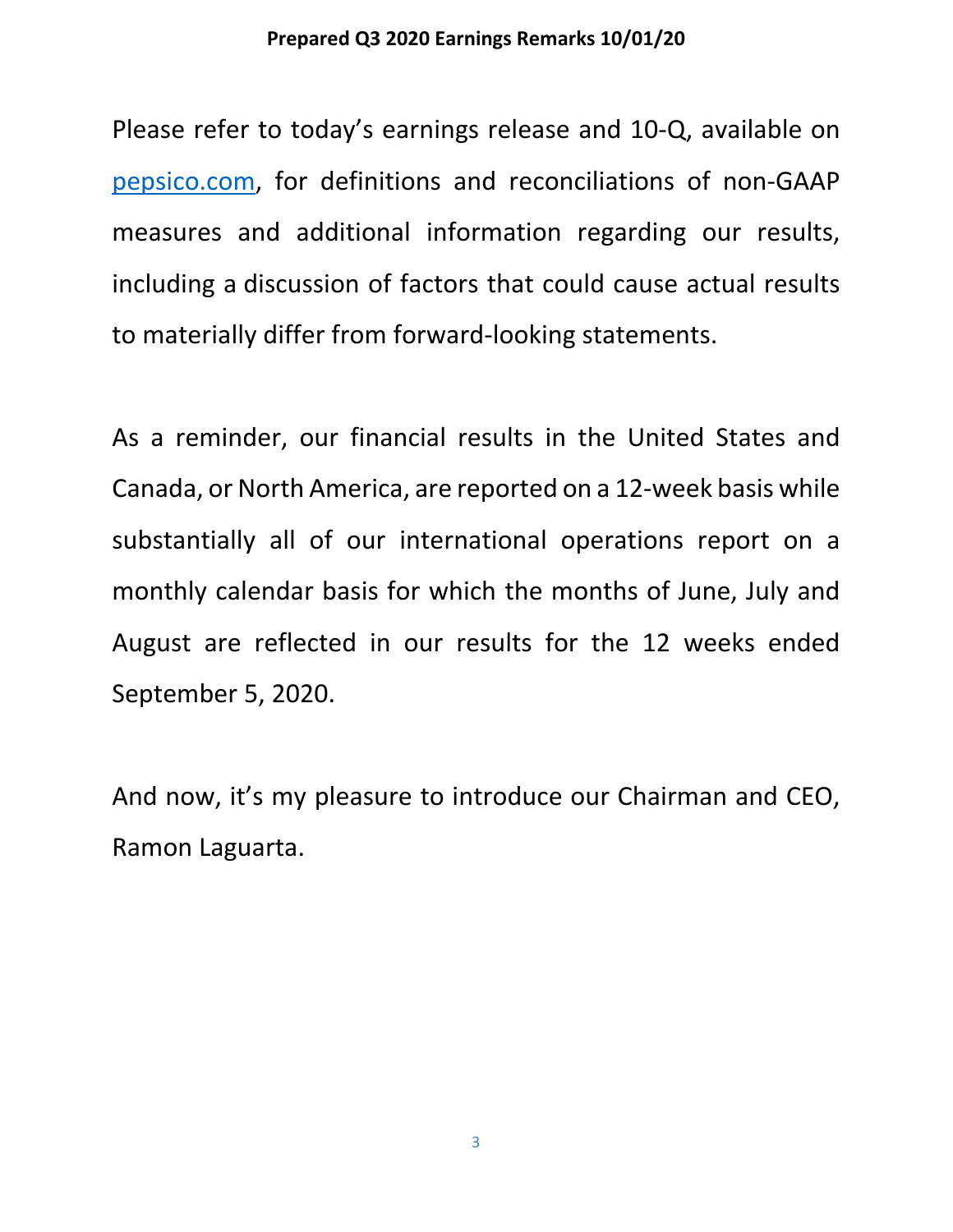#### **Ramon Laguarta**

Thank you, Ravi, and good morning everyone.

My agenda today will include a detailed discussion of our business performance and a reiteration of the guiding principles and priorities on becoming a Faster, Stronger and Better company. I will then turn it over to Hugh for additional perspectives on our financial results and 2020 outlook.

But before I start the business review, I would like to note that I am very pleased with how our people and business have performed in what continues to be a complex and volatile environment.

As this environment continues to evolve, we remain very focused on controlling what we can with an unwavering commitment to:

- Keeping our employees safe;
- Servicing our customers to the very best of our ability; and,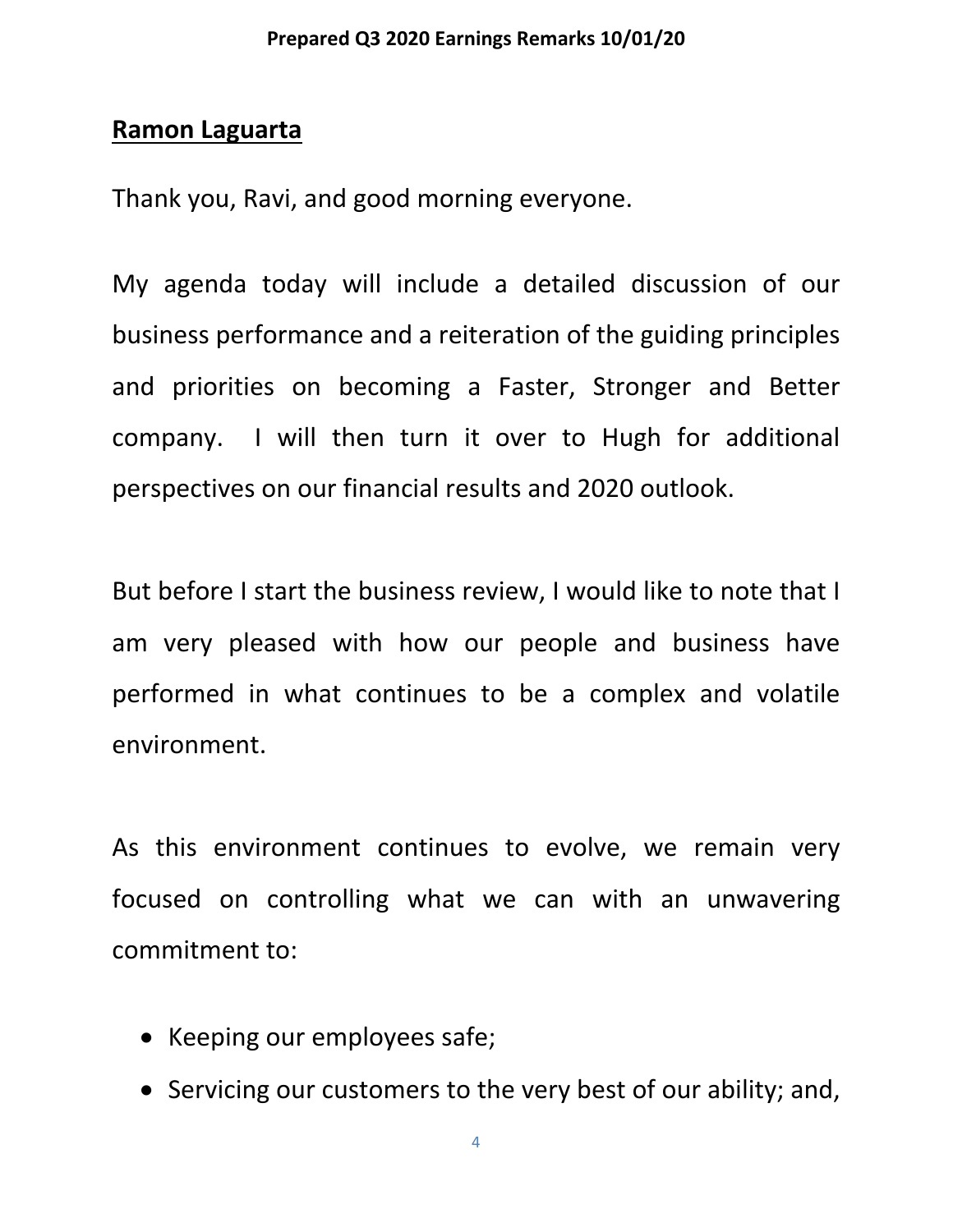• Supporting our communities in both good and difficult times.

The dedication and resilience of our employees have been nothing short of exemplary during these times and I want to thank them for everything they do.

\*\*\*

Now, with respect to our business performance, our organic revenue growth accelerated in the third quarter. Our global snacks and food business remained resilient, while our global beverage business returned to growth.

Specifically:

• Our Q3 organic revenue growth accelerated to 4.2 percent, with both our North America and International businesses delivering mid-single digit growth;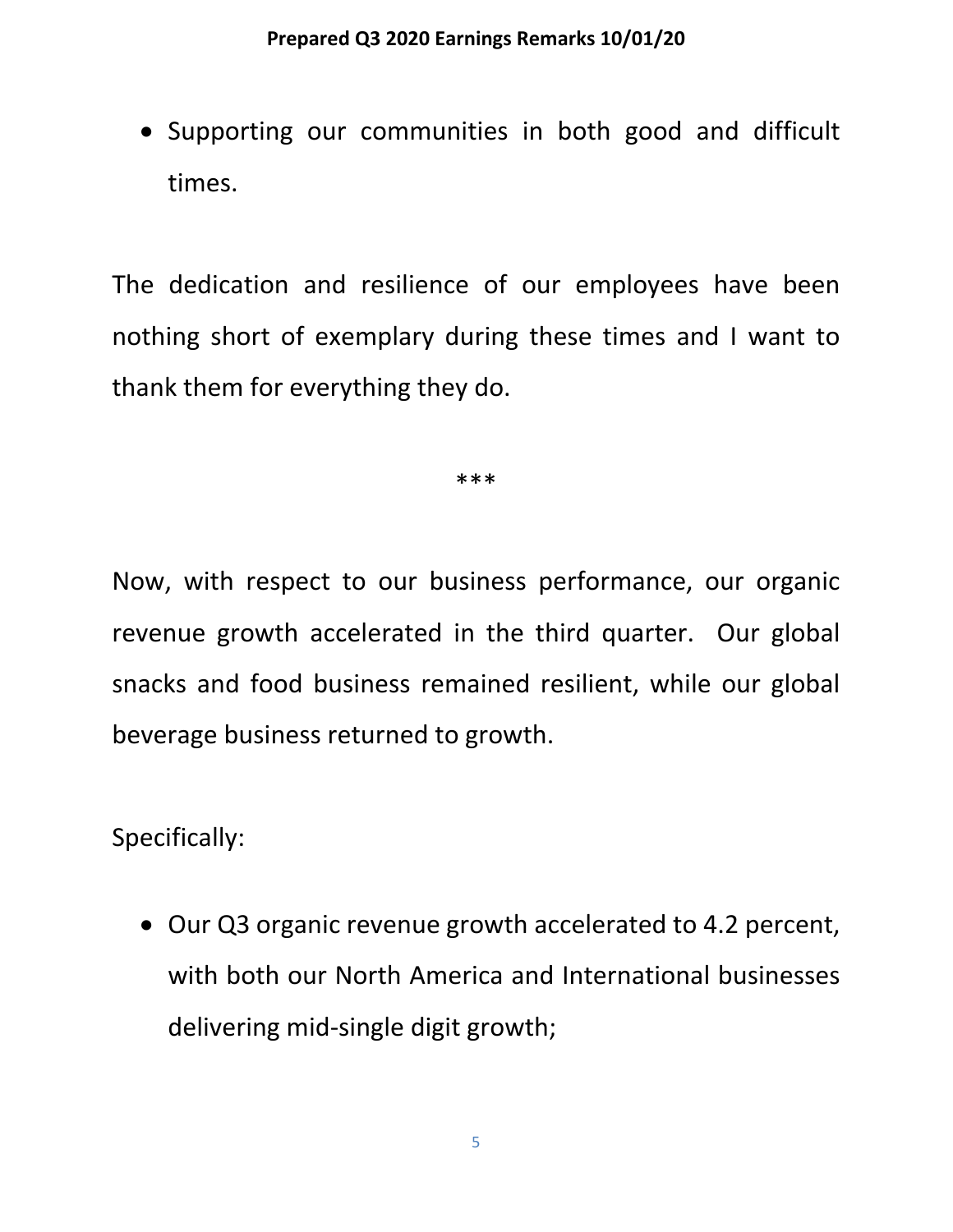- Our global snacks and food business delivered 6 percent organic revenue growth, while our global beverage business delivered 3 percent organic revenue growth. The global beverage business meaningfully improved versus the previous quarter with especially encouraging results in our PepsiCo Beverages North America division;
- Core constant currency operating profit increased 5 percent and reflected an increase in our advertising and marketing spend; and,
- Core constant currency EPS increased 9 percent.

#### \*\*\*

Now, starting with **North America** snacks and food, both **Frito-Lay** and **Quaker Foods** continued to deliver robust growth as athome consumption trends have remained strong despite the measured reopening of economies and activities in certain areas since May.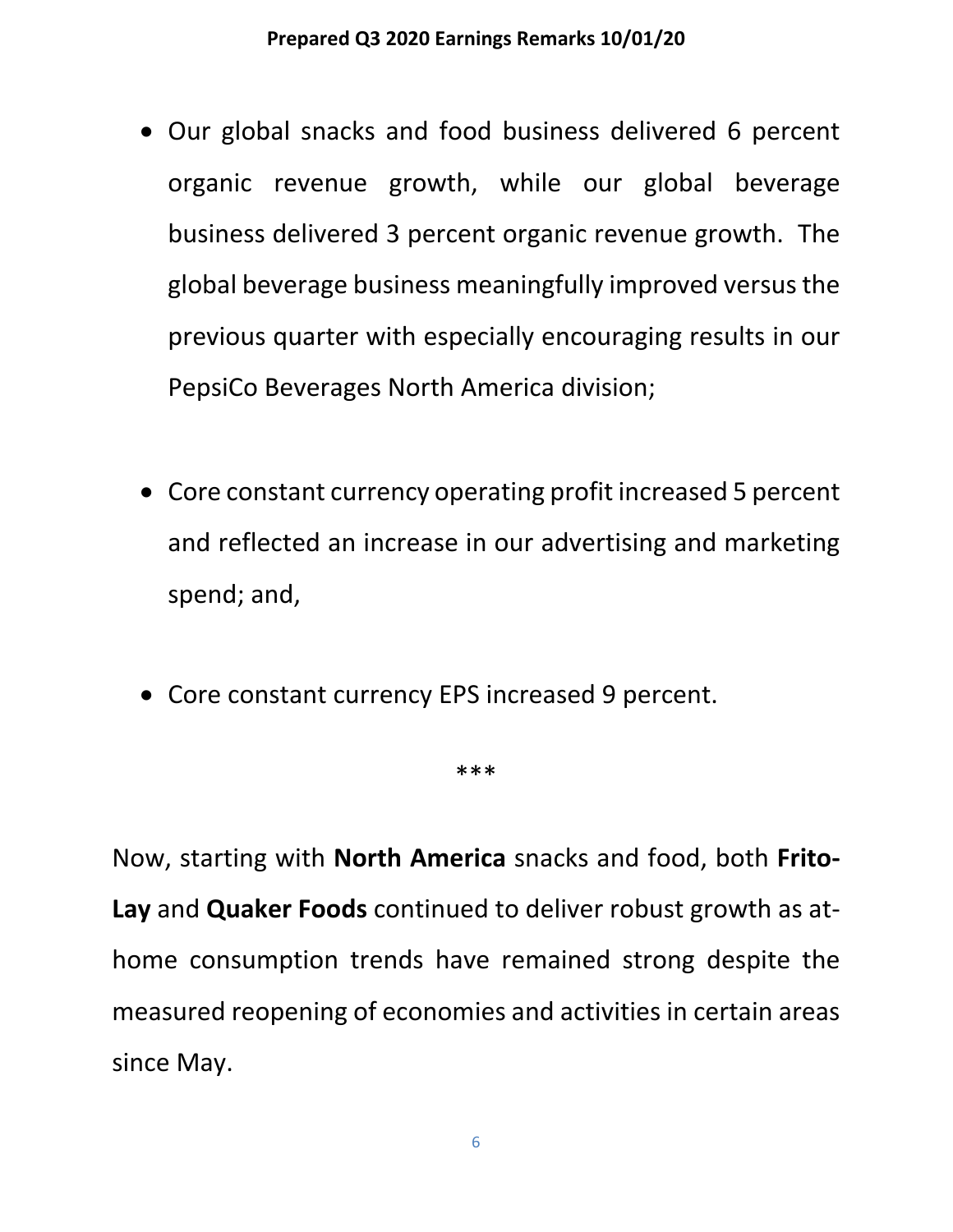**Frito-Lay** sustained its strength with 6 percent organic revenue growth and gained market share in the macro-snack category in the quarter.

These results were powered by strong net revenue growth across each of our billion-dollar brands including double-digit growth for Tostitos, high-single digit growth for Cheetos, and mid-single digit growth for Doritos and Ruffles.

We also saw continued strength in the e-commerce and large format channels, while trends in the convenience and gas channel meaningfully improved versus the previous quarter.

And finally, Frito's core constant currency operating profit increased 4 percent in the quarter which included a strong double-digit increase in advertising and marketing spend and additional COVID-19 related costs.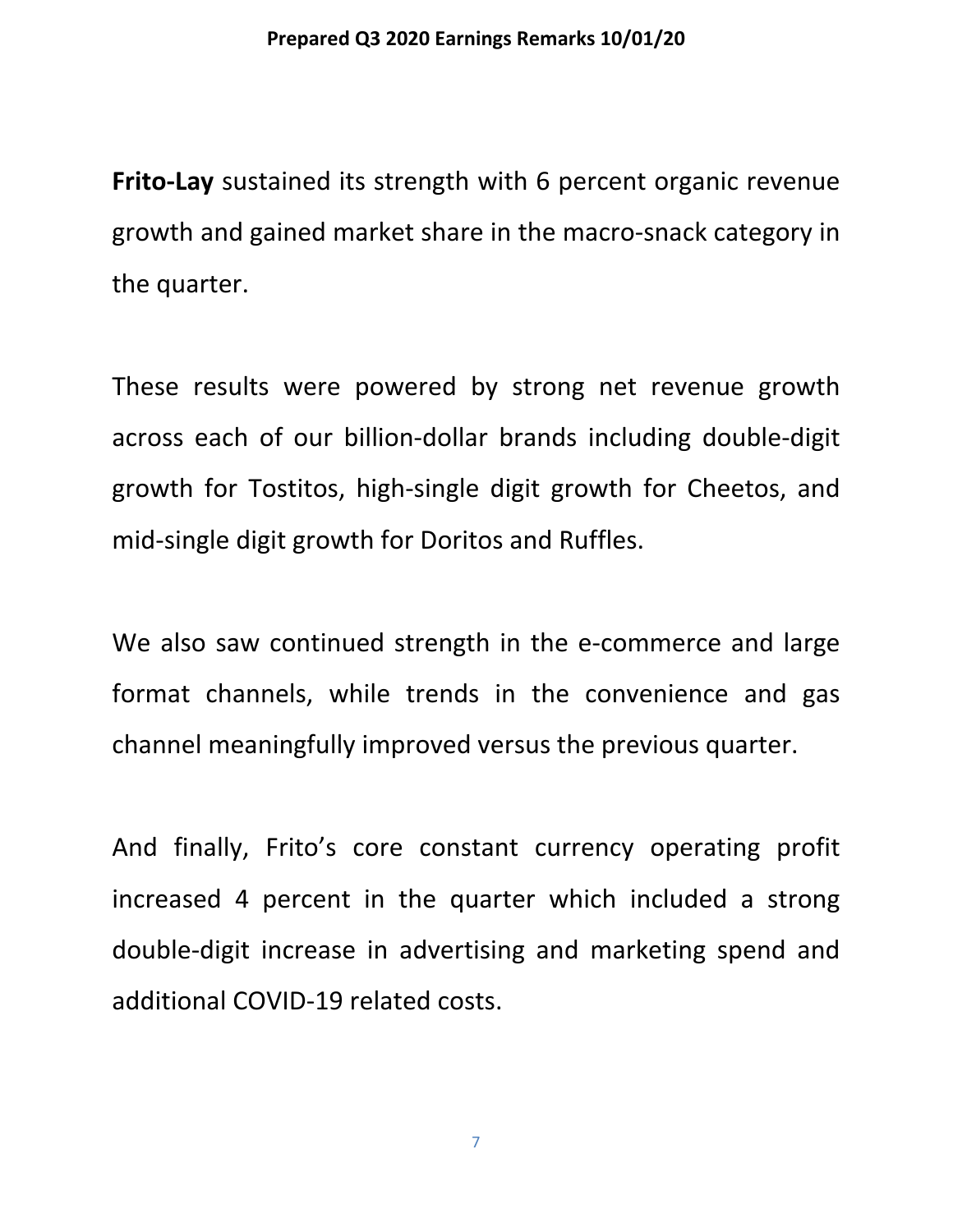**Quaker Foods** delivered 6 percent organic revenue growth along with an improvement in household penetration rates in the quarter.

Quaker's revenue growth was in-line with what we had expected and consistent with where the business was trending after economies in certain areas began to reopen during the second quarter.

Quaker's third quarter performance included strong double-digit net revenue growth in lite snacks and side dishes such as pasta and macaroni and cheese. Pancake mixes and syrup sales increased at a high-single digit rate, while both hot and ready-toeat cereal also delivered good growth.

Quaker's strong net revenue growth and cost management initiatives resulted in a 170-basis point increase in core operating margin and 14 percent increase in core constant currency operating profit.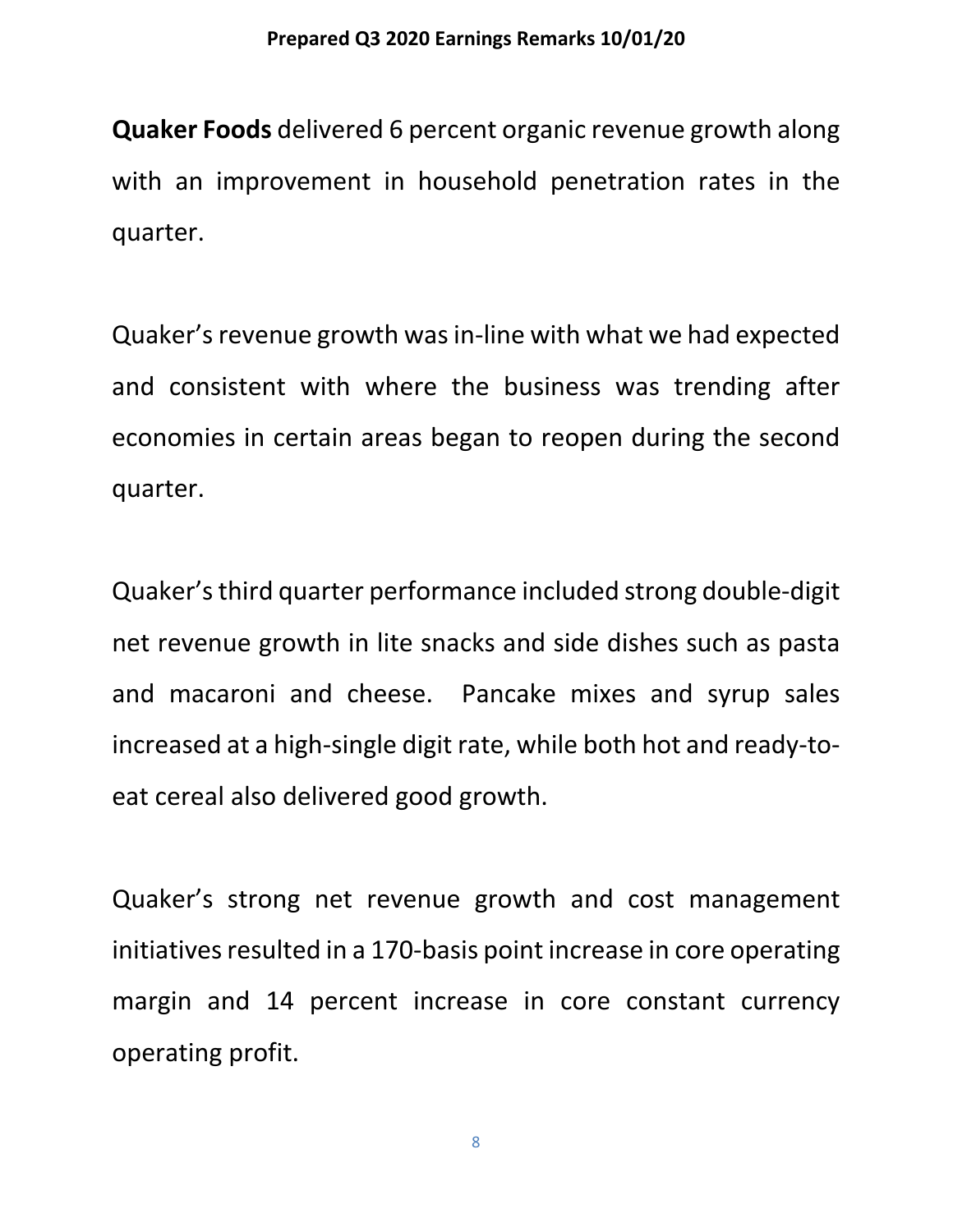\*\*\*

Now, I will turn to our **North America beverages** business, where we delivered a strong improvement in results with 3 percent organic revenue growth and 12 percent core constant currency operating profit growth.

Many of our large brands performed well with double-digit net revenue growth for bubly, Lipton and Starbucks, high-single digit growth for Gatorade, mid-single digit growth for Mountain Dew and Tropicana, and low-single digit growth for Pepsi.

Innovation has continued to play an important role in the portfolio. For example, Gatorade Zero, bubly and Mountain Dew Zero Sugar, in aggregate, have delivered more than \$1 billion in retail sales on a year-to-date basis. We also continue to invest in our successful Pepsi Zero Sugar product, which has grown its retail sales by more than 30 percent year-to-date.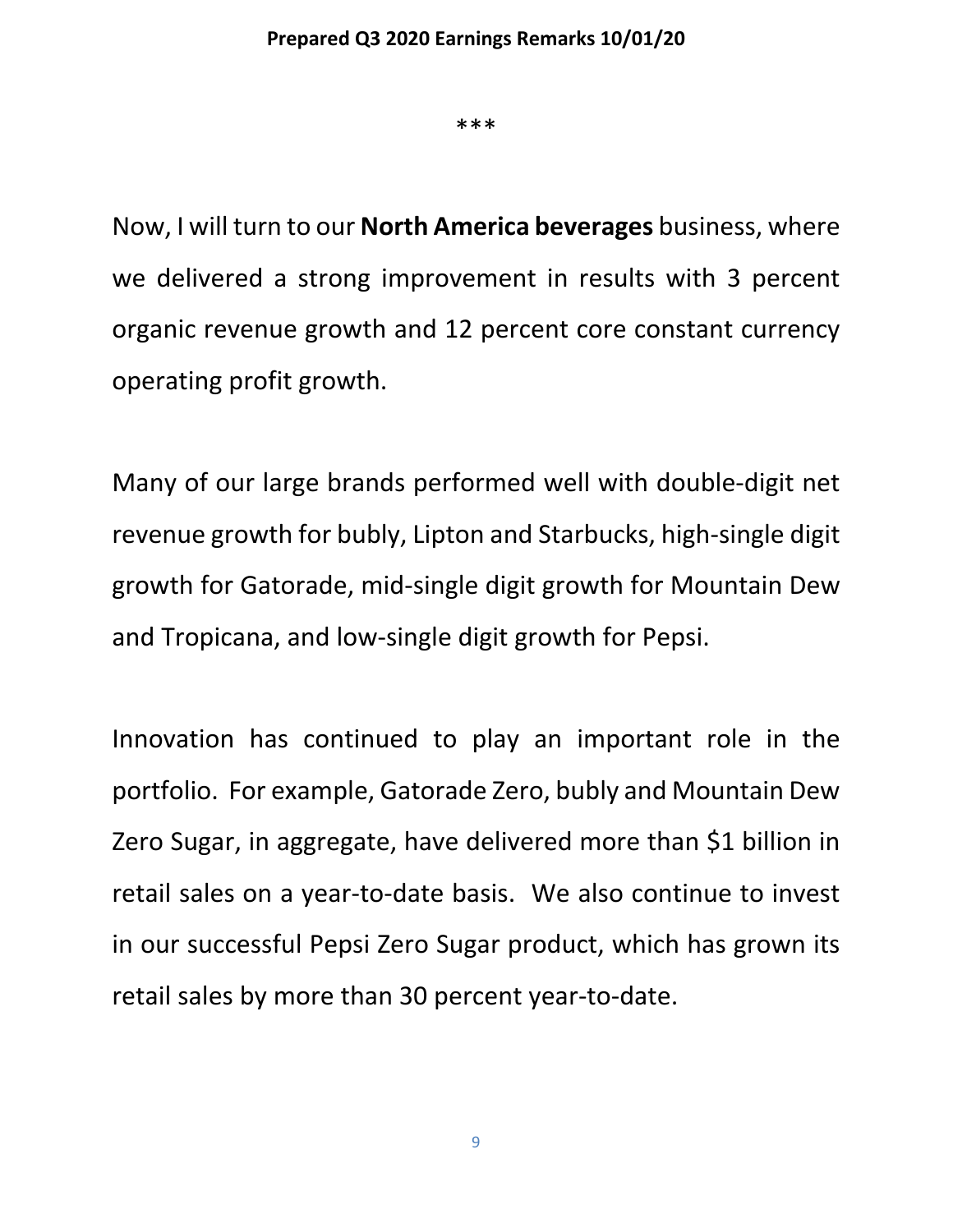From a channel performance perspective, both the large format and convenience and gas channels delivered strong growth, while the decline in the foodservice channel moderated.

Our market share trend within the liquid refreshment beverage category improved versus the previous quarter and we gained market share in the coffee, tea and juice categories. We also executed well on our net revenue management initiatives in larger categories such as carbonated soft drinks and sports drinks.

In addition, our expanded presence in the energy category contributed to our reported net revenue growth and reported operating profit in the quarter. We are very excited about our expanded presence in this highly profitable category with our recent acquisition of Rockstar and distribution agreement with Bang.

Our focus will remain on improving the performance and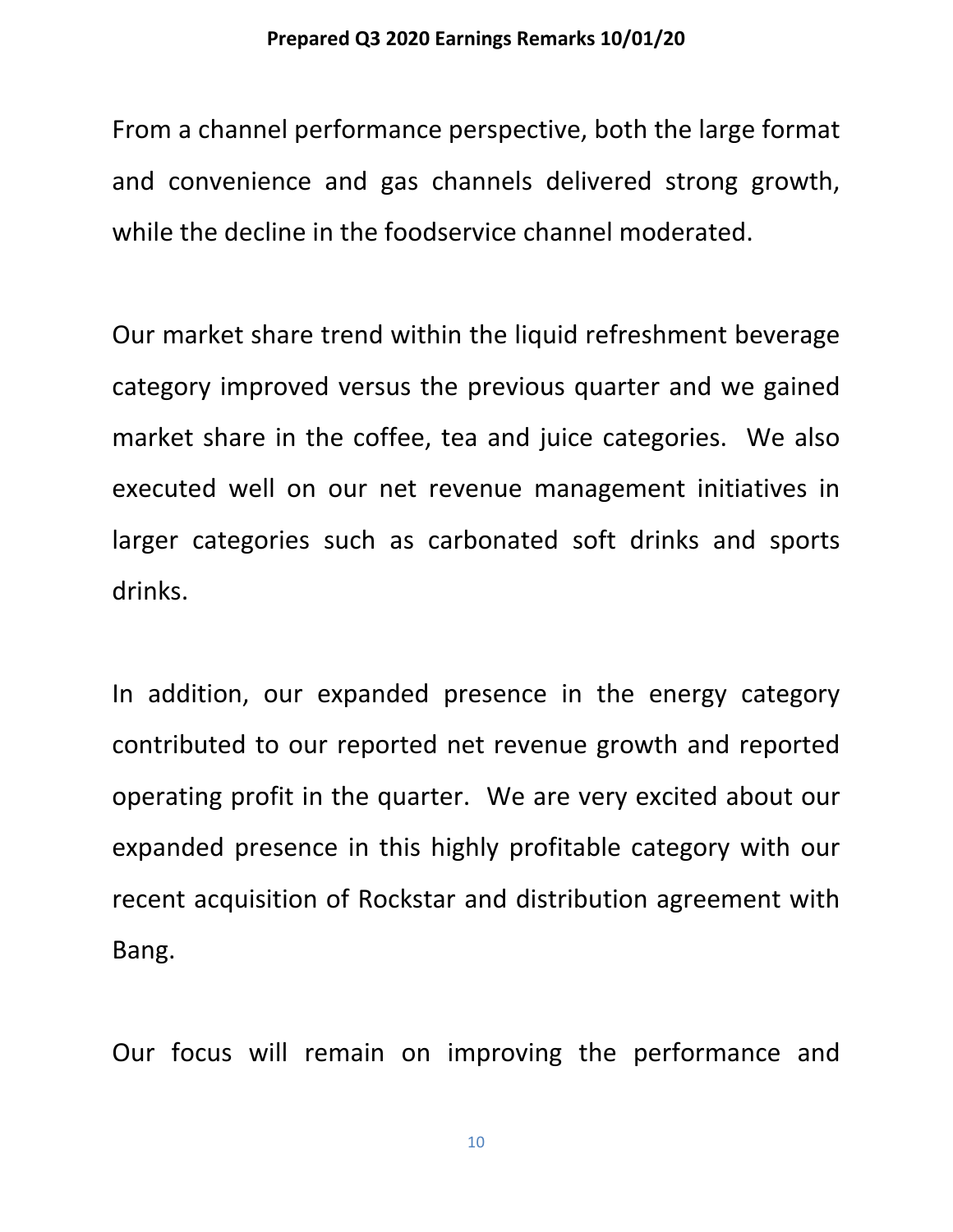marketplace execution of these terrific brands while also effectively competing in the category with existing brands such as Mountain Dew.

Overall, I am very pleased with PBNA's performance during the third quarter and am encouraged by our North America energy integration process as it nears its completion.

Moving forward, I remain optimistic about the long-term potential of the North America beverage business and believe we have the right plans and portfolio in place to deliver sustainable growth and margin expansion over time.

\*\*\*

In summary, our North America businesses performed well in the quarter and we expect our snacks and foods businesses to remain resilient while our beverages business should sustain its momentum for the balance of this year.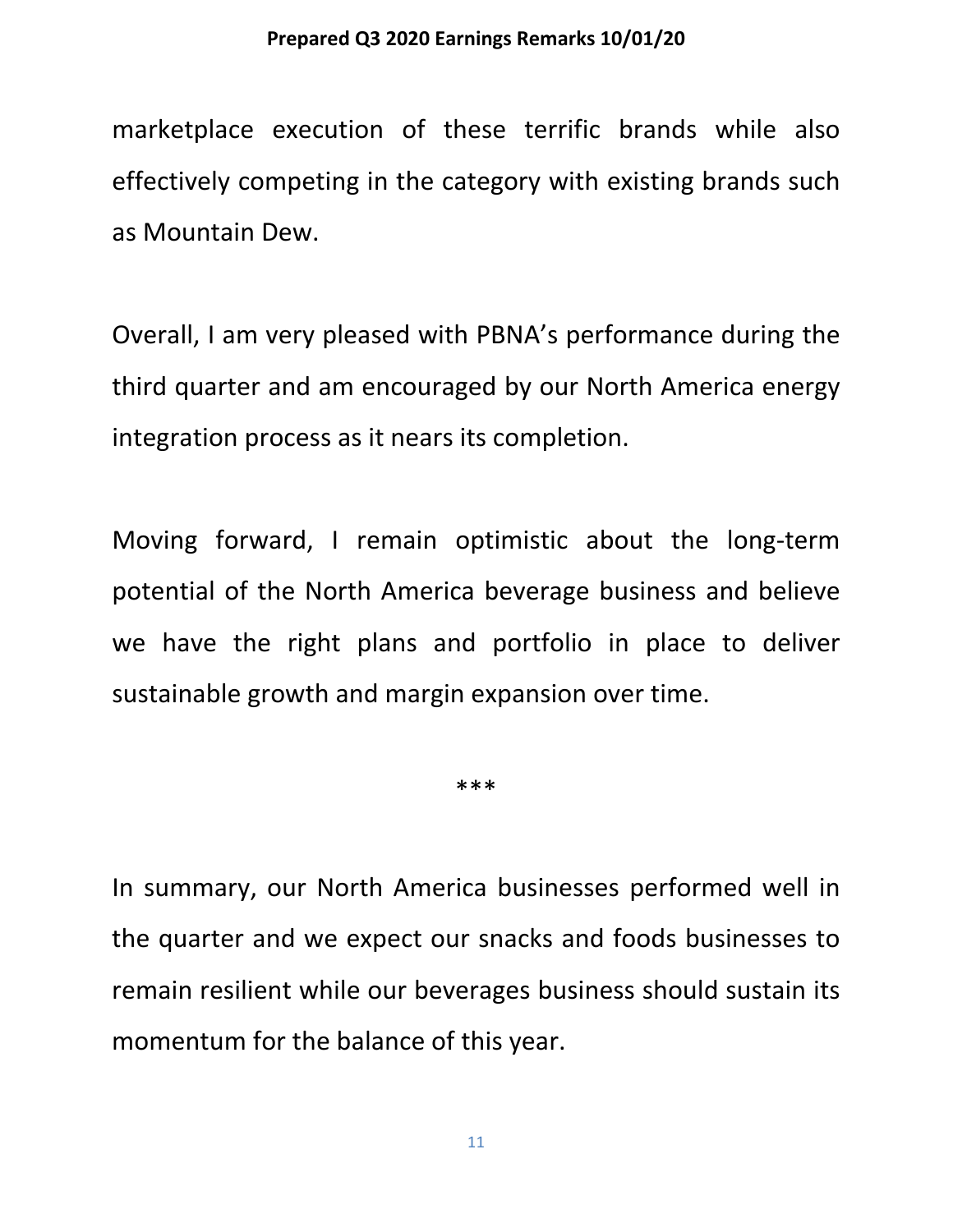\*\*\*

Now, I will turn to our **international businesses**, which improved meaningfully versus the previous quarter and delivered 4 percent organic revenue growth in the third quarter.

Our international snacks business remained very resilient and delivered 5 percent organic revenue growth, while our international beverage organic revenue increased nearly 2 percent as pandemic related closures and restrictions eased to a certain extent in some markets.

Within our international markets, developed market organic revenue growth increased 8 percent and outpaced developing and emerging markets which increased 2 percent.

Some notable highlights include double-digit organic revenue growth in France, Australia, and Brazil, high-single digit growth in India and mid-single digit growth in the U.K., China and Russia.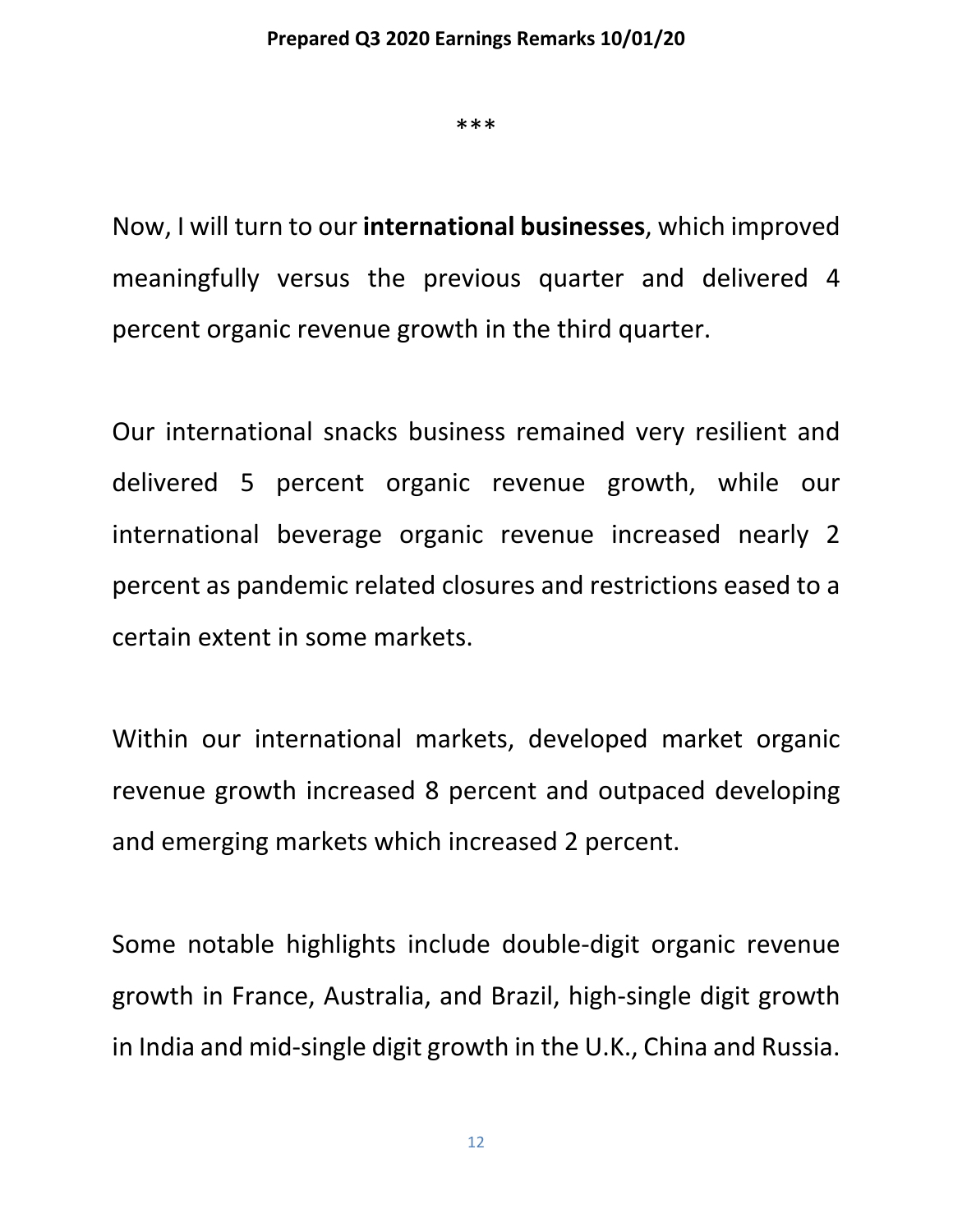We gained savory share in many of our key snack markets, including Mexico, Brazil, China and Russia and for beverages, we gained share in the U.K., Russia, Turkey, France, Germany and Thailand.

And finally, we again delivered strong double-digit net revenue growth in our SodaStream business, as consumers continue to adopt this environmentally friendly, convenient, at-home beverage system.

Now, to touch on the outlook for our international businesses, we expect our snacks business to remain resilient while the recovery for our beverage business may take more time due to ongoing and reinstated pandemic related restrictions and closures as it relates to certain channels.

And from a geographical perspective, we continue to expect our performance to vary between developed and developing and emerging markets due to differences in: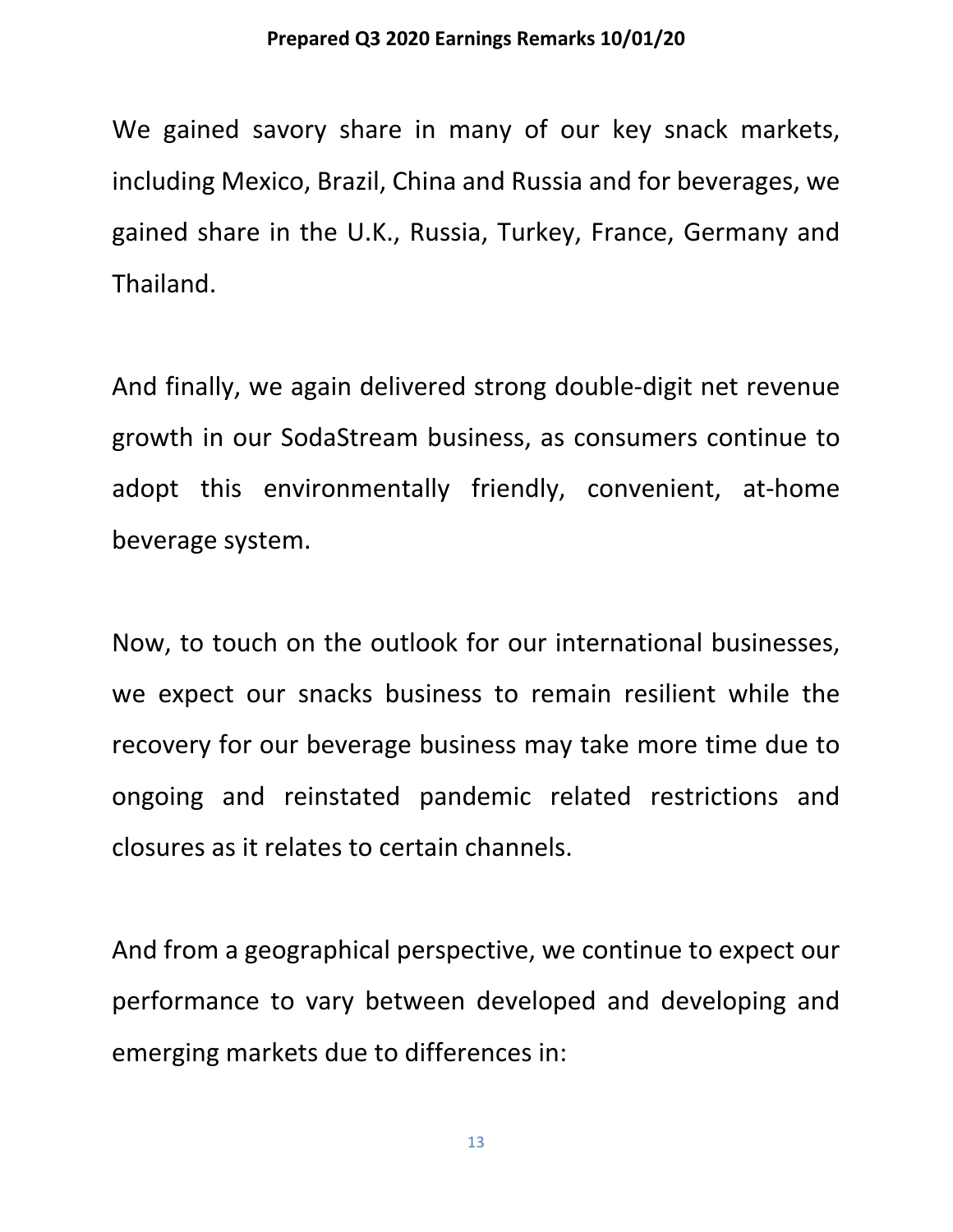- Pandemic related impacts and responses;
- Disposable income and affordability metrics;
- Foreign exchange dynamics; and,
- Fiscal and monetary policy support.

\*\*\*

To conclude, I believe our overall business is performing well and is benefiting from the diversity and breadth of our portfolio and strategic actions we have taken to complement our growth agenda.

We are content with the composition of our portfolio and are more focused now on maximizing the full potential of our existing and recently acquired assets to drive improved growth and returns over time as we aim to become an even Faster, Stronger and Better organization.

And I'd like to spend a few minutes on reinforcing this strategic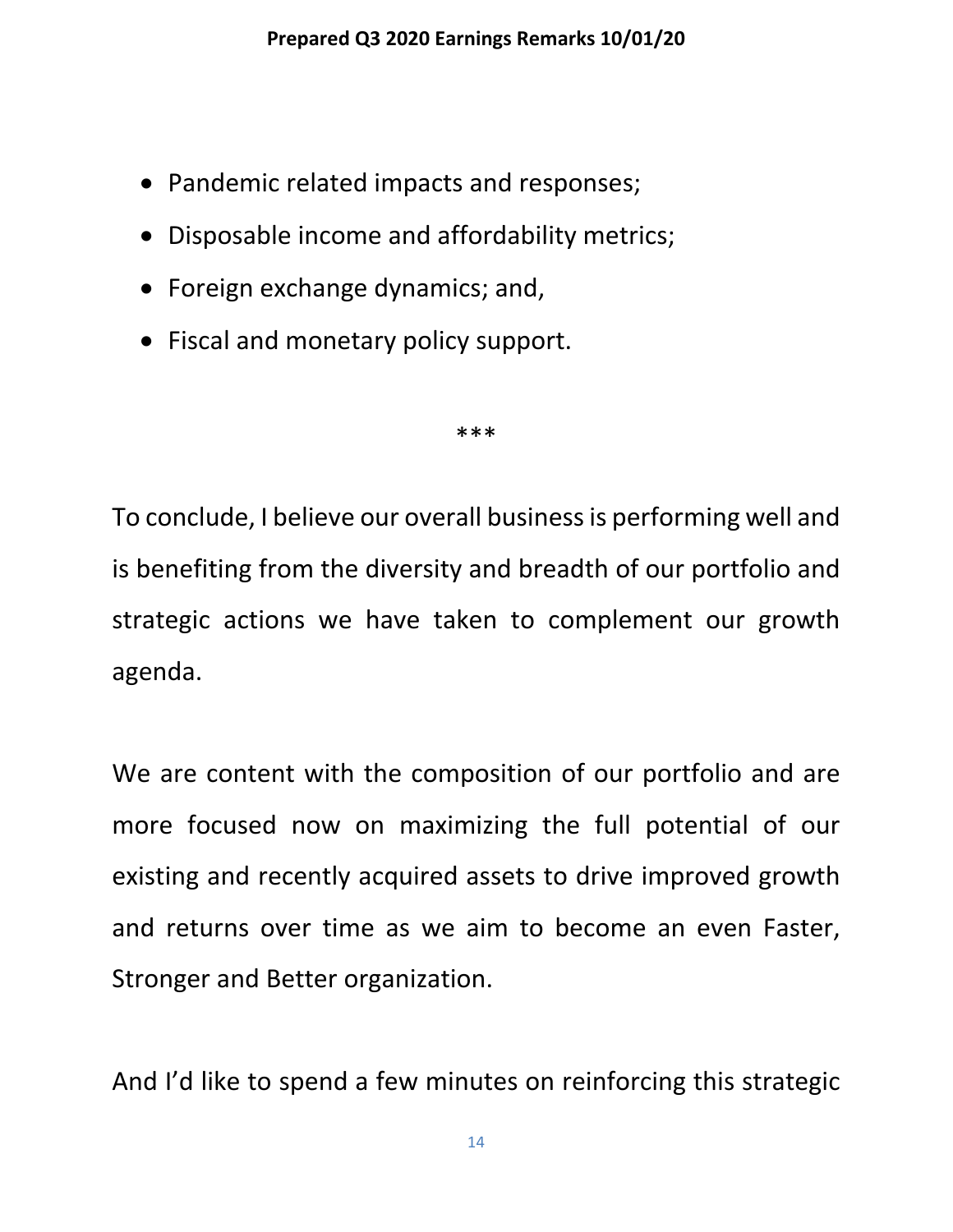framework that prioritizes our actions and behaviors within the company.

\*\*\*

When we say **Faster**, we mean that we must win in the marketplace and improve market share by being more consumer-centric and investing in both large, established brands and smaller, emerging brands to accelerate our growth.

Our key priorities to become Faster include:

- Sustaining or improving growth and market share in our high return snacks and food businesses in North America;
- Improving the profitability of our North America beverage business and capturing our fair share of category growth;
- Accelerating our growth and presence in international snacks and food while investing wisely in beverages to balance between growth and returns; and,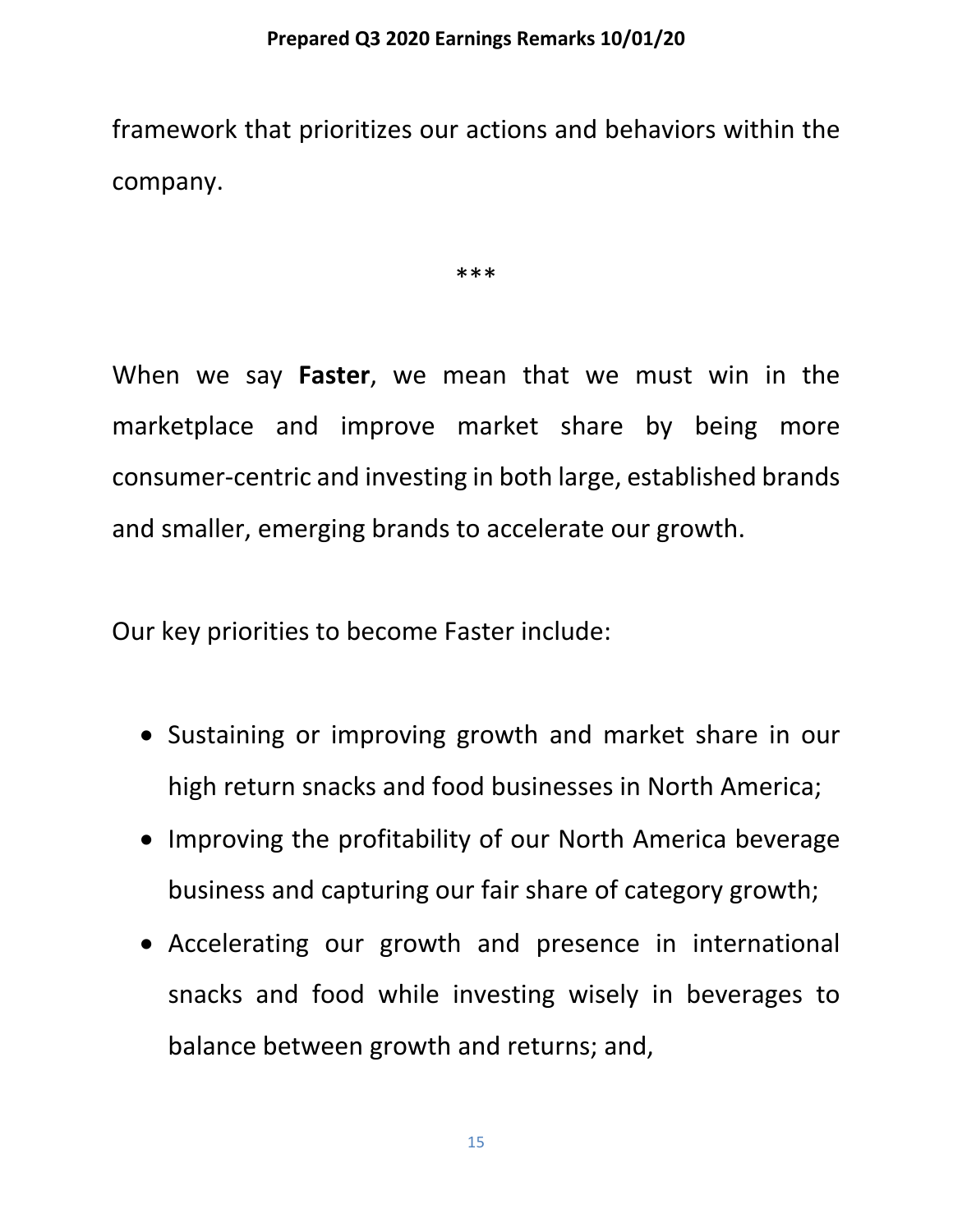• Making the necessary investments in our manufacturing capacity, go-to-market systems and digital initiatives such as improving our presence and scale in our e-commerce business, which nearly doubled during the third quarter.

When we say **Stronger**, we mean that we must continue to transform our cost structure, capabilities, and culture.

Our priorities here include a renewed focus on driving holistic cost management throughout our organization to support our investments in advantaged capabilities such as:

- A highly agile and flexible end-to-end value chain;
- More precision around revenue management;
- Investing in data analytics that can provide more granularity around consumer insights; and,
- We continue to invest to further expand global business services into new capabilities, which will enable better insight and support for our businesses at a much lower cost.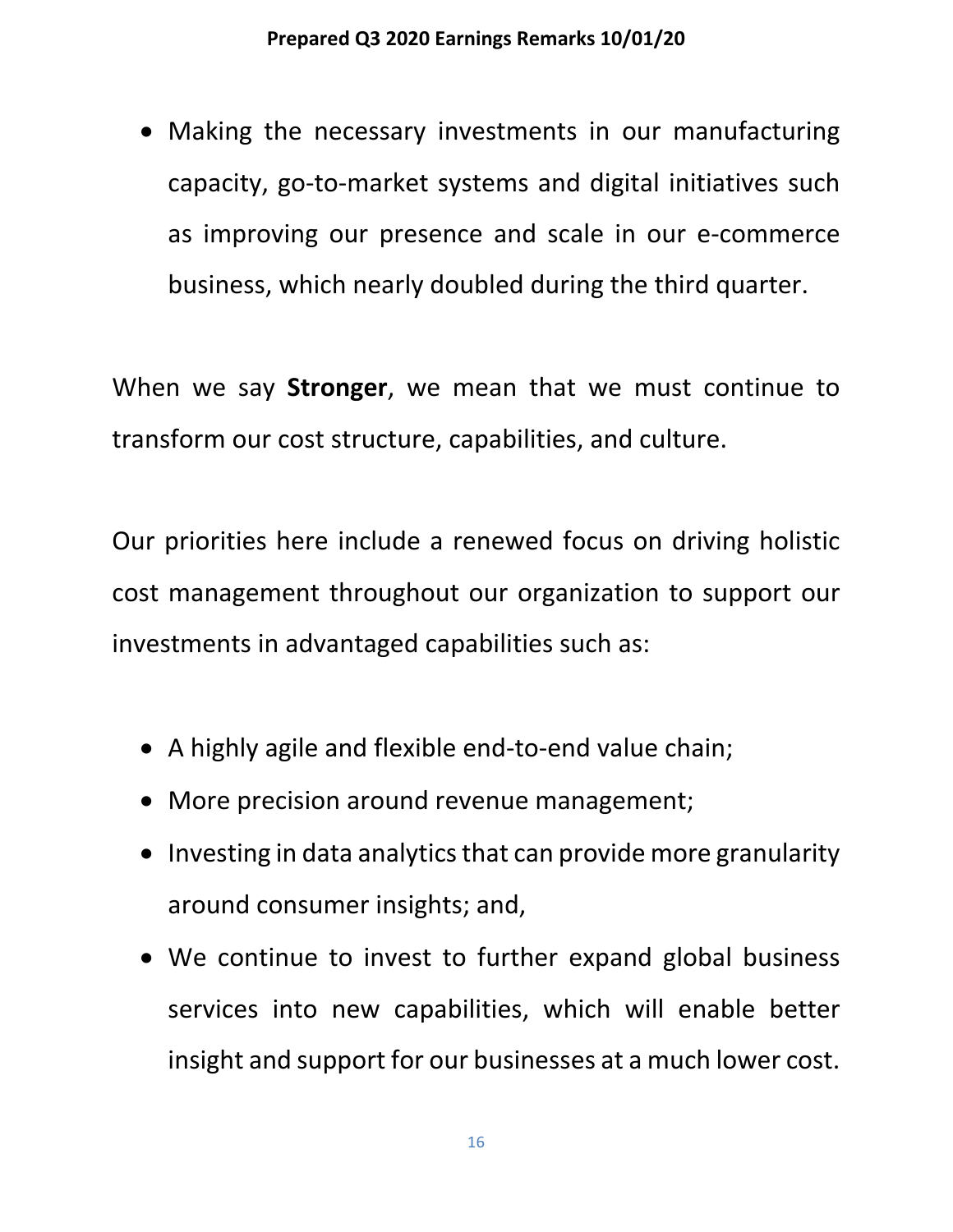With respect to transforming our culture, we are committed to diversifying our workforce, balancing internal views with more outside-in thinking, and reinforcing The PepsiCo Way, where we emphasize that employees act like owners to get things done quickly.

And when we say **Better**, we're focused on further integrating purpose into our business strategy and brands by becoming planet positive, strengthening our roots in our communities, and advancing social justice.

For example, we are committed to becoming planet positive by supporting practices and technologies that improve farmer livelihoods and agricultural resiliency.

We are also focused on using precious resources such as water more efficiently, accelerating our efforts to reduce greenhouse gas emissions throughout our value chain and driving progress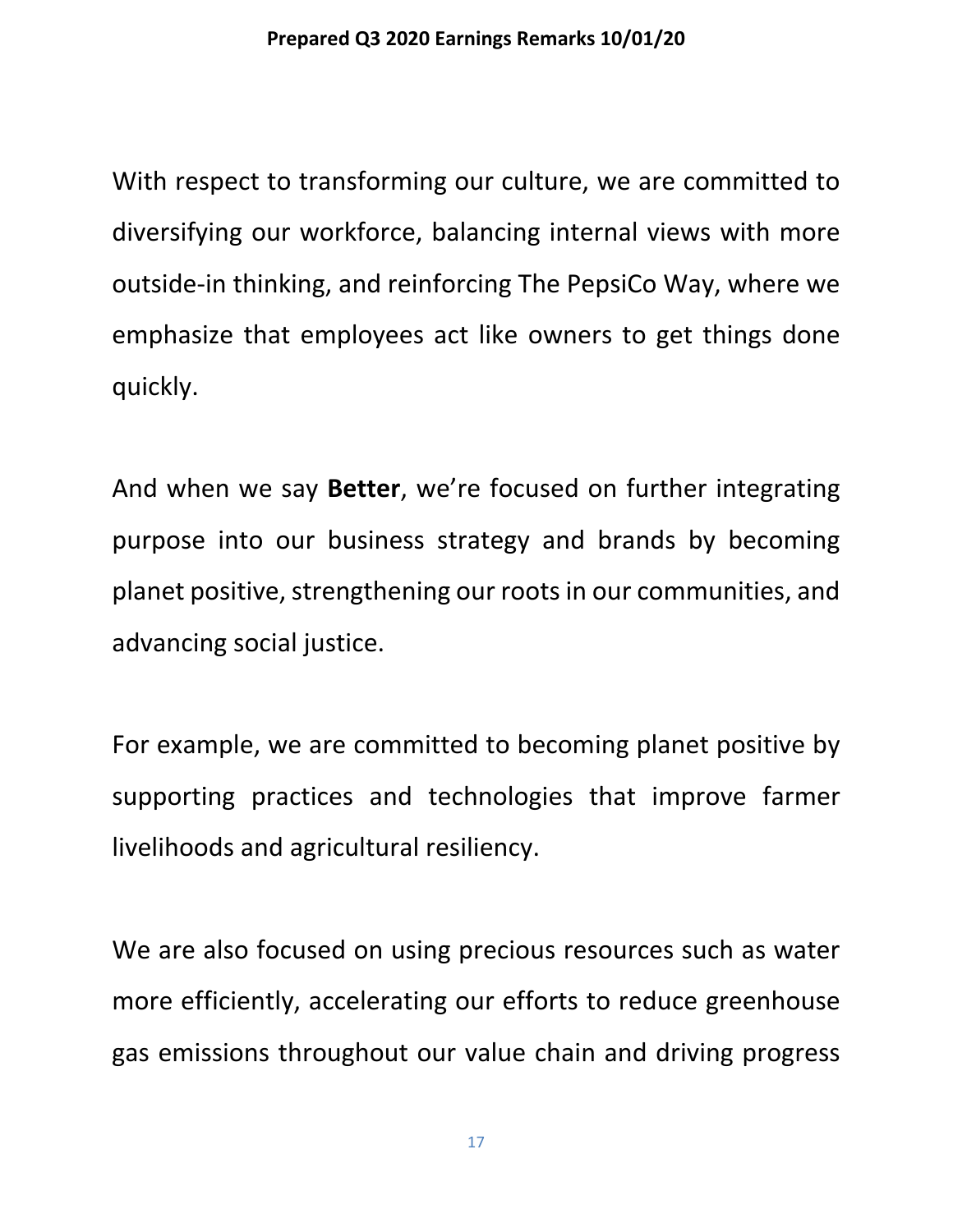toward a world where plastics need never become waste by focusing on reducing, recycling, and reinventing packaging.

And when it comes to our people across the value chain, PepsiCo remains committed to advancing respect for human rights, building diverse and inclusive workplaces, and investing to promote shared prosperity in local communities where we live and work.

In summary, I believe we are executing well against our strategic framework and remain well-positioned for future success with our:

- Portfolio of large, trusted brands that participate in attractive and growing categories;
- A team of trusted and highly seasoned business leaders;
- A very powerful go-to-market distribution system; and,
- An agile, end-to-end supply chain network.

Before I conclude my portion of this discussion today and turn it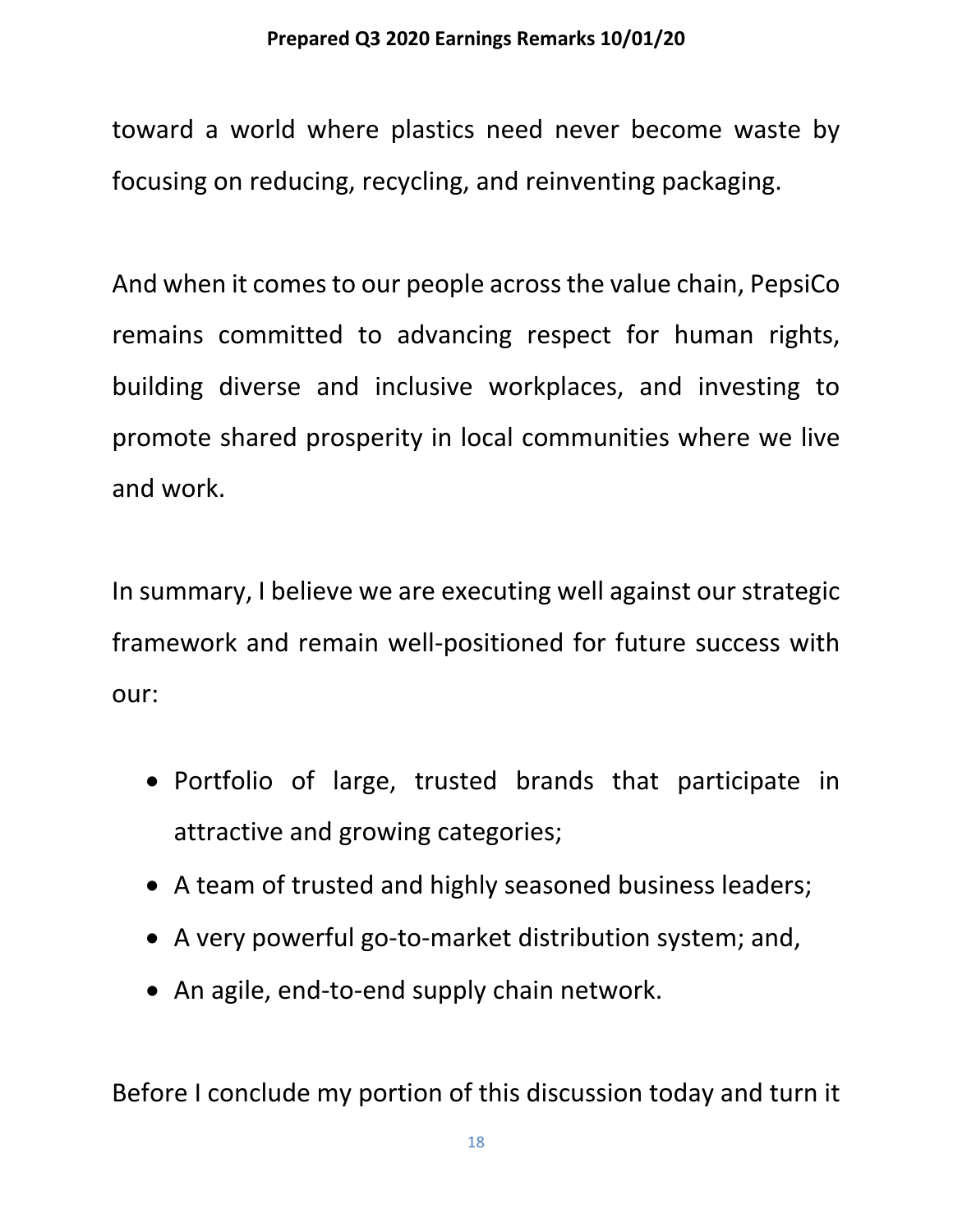over to Hugh, I want to reiterate that I am incredibly proud of the way our organization has executed and performed in what has been an incredibly complex and dynamic environment. And I want to thank everyone again for their dedication and efforts.

With that, I'll turn it over to Hugh.

\*\*\*

### **Hugh Johnston**

Thank you, Ramon. And good morning, everyone.

As Ramon covered in detail, our business performance improved in the third quarter and we delivered 4.2 percent organic revenue growth. I'll focus my commentary on our profit performance and financial outlook for 2020.

From a margin perspective, our core gross margin declined (60) basis points in the quarter. The year-over-year decline is driven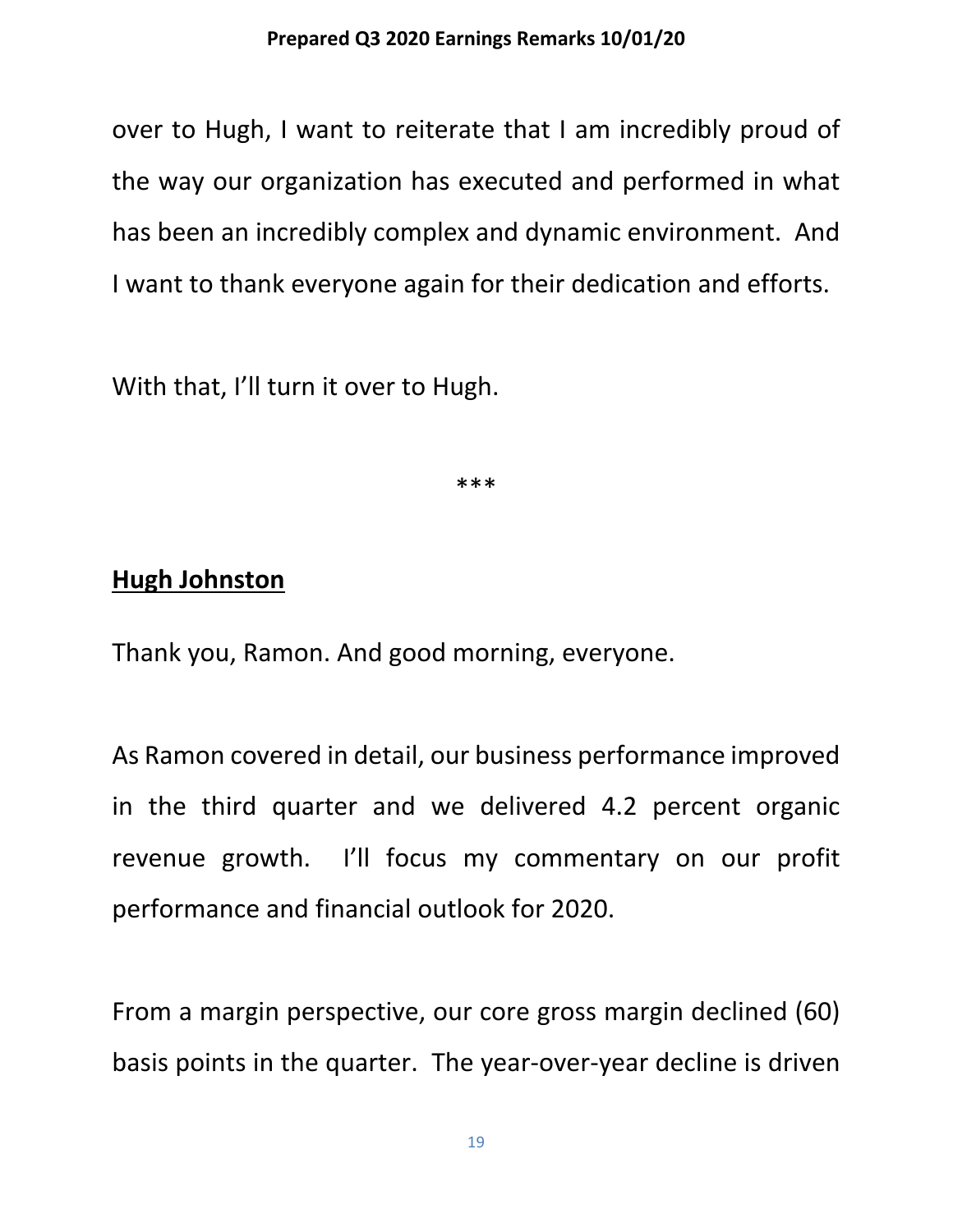by our recently completed acquisitions of Pioneer Foods and Be & Cheery and certain COVID-19 related costs included in our cost of goods sold.

Our core operating margin decline moderated and was down (40) basis points in the quarter as we increased our advertising and marketing spend and experienced \$147 million of higher labor, personal protective equipment, and logistics and service costs associated with COVID-19.

When excluding the incremental COVID-19 related costs, our core operating margin increased 40 basis points.

We expect some of the COVID-19 related costs to persist and remain committed to making the necessary long-term investments to support our employees and customers, while also investing in capabilities that drive competitive advantages for our business.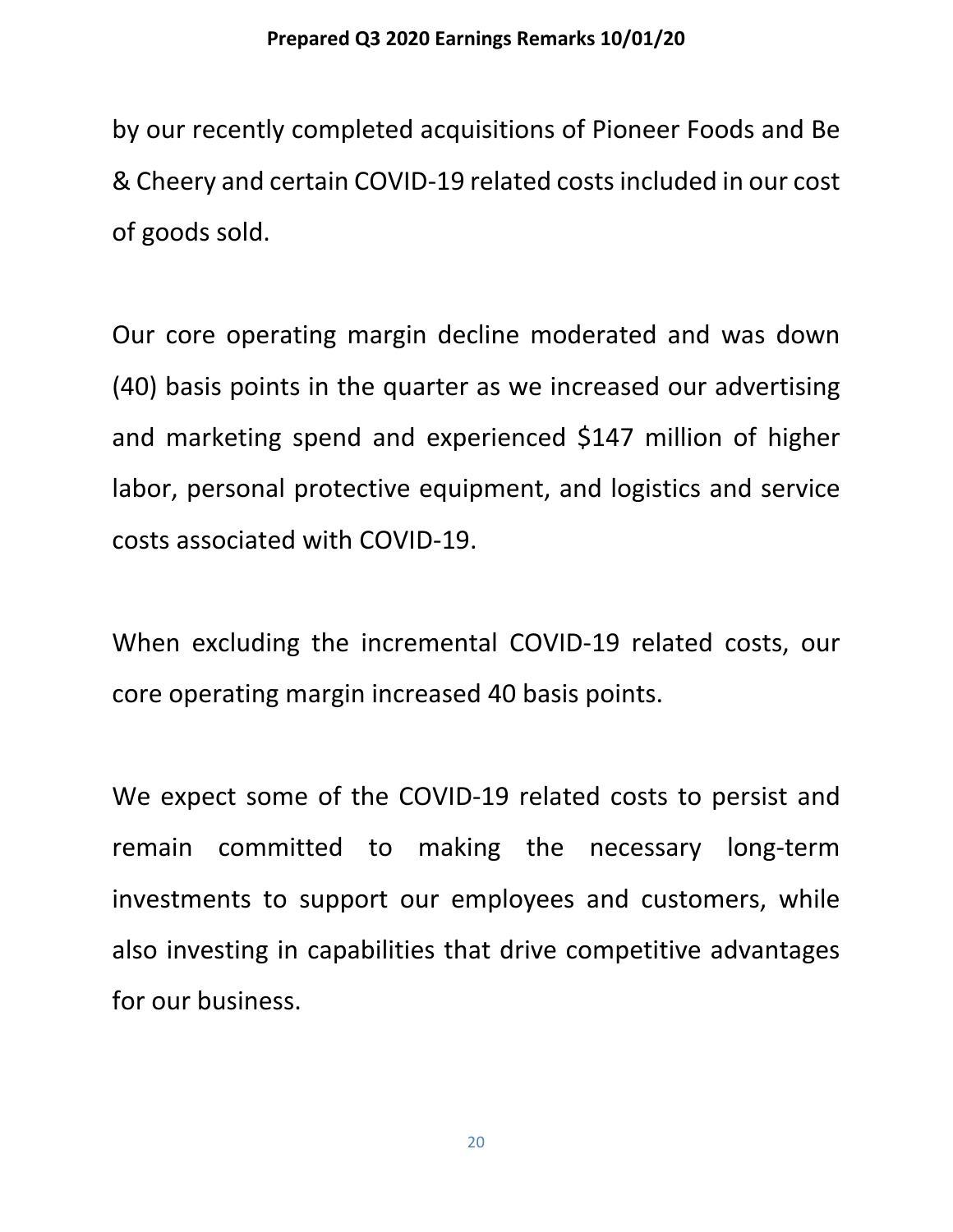To mitigate some of these challenges, we have continued our efforts to control what we can. This includes tightly managing our discretionary expenses, reducing non-essential advertising and marketing spend to reflect the realities of the current environment and sharpening our revenue management capabilities across brands and packages.

Now as we look forward, and consistent with Ramon's earlier comments, we do expect our North America businesses to remain resilient for the balance of this year, while the recoveries across international markets will likely remain uneven across both developed and developing and emerging markets.

So, based on what we can reasonably predict for the balance of this year, we are updating our full year guidance and now expect:

- Organic revenue growth of approximately 4 percent; and,
- Core earnings per share of approximately \$5.50.
- And we continue to expect a core annual effective tax rate of approximately 21 percent.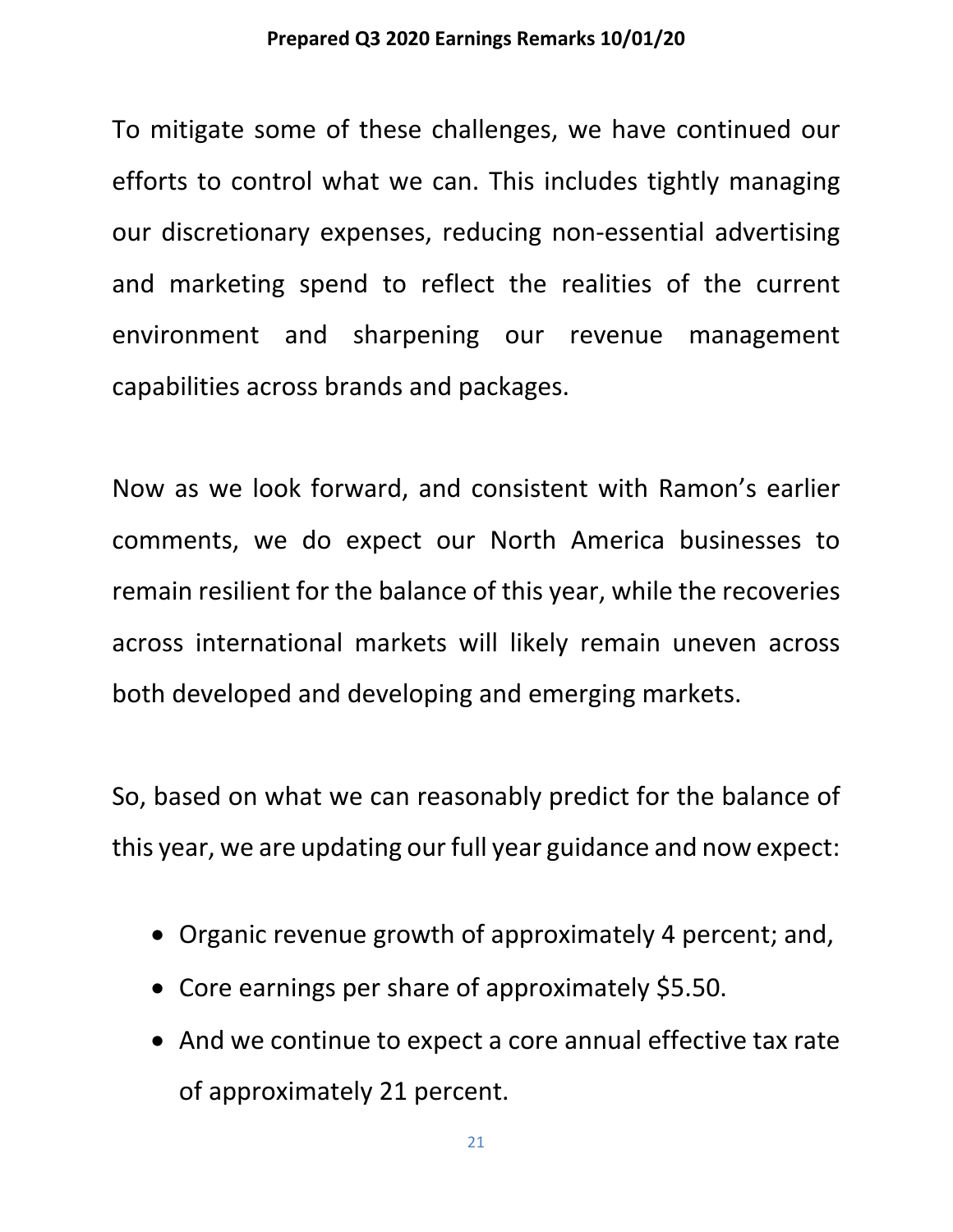Based on current market consensus rates, we now expect foreign exchange translation headwinds to negatively impact our net revenue and core earnings per share performance by negative (2) percentage points and this expectation is reflected in our core EPS guidance.

With respect to cash flow, we now expect full year free cash flow of approximately \$6 billion, which reflects net capital spending of approximately \$4 billion and continue to expect total cash returns to shareholders of approximately \$7.5 billion, comprised of dividends of \$5.5 billion and share repurchases of \$2 billion.

Our expected cash returns reflect a 7 percent increase in the annualized dividend per share that began in June. This represented the Company's 48th consecutive annual dividend per share increase.

With respect to our liquidity and balance sheet, we continue to believe that we have ample flexibility to meet the reinvestment